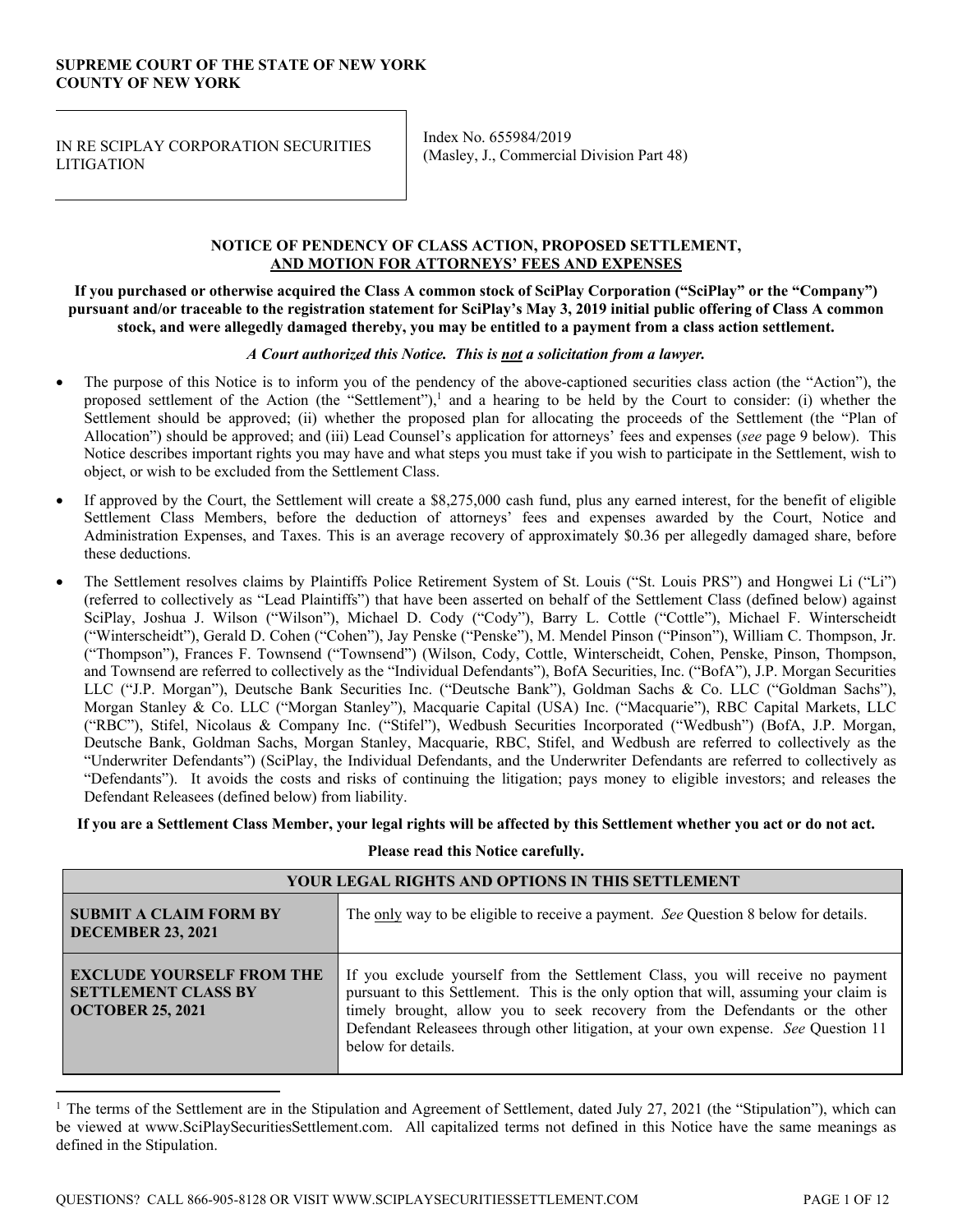| <b>OBJECT BY OCTOBER 25, 2021</b>                                                                                                   | Write to the Court and explain why you do not agree with the Settlement, the<br>requested Judgment to approve the Settlement, the Plan of Allocation, and/or Lead<br>Counsel's Fee and Expense Application. If you object, you will still be a member of<br>the Settlement Class. See Question 16 below for details.                                                                                      |
|-------------------------------------------------------------------------------------------------------------------------------------|-----------------------------------------------------------------------------------------------------------------------------------------------------------------------------------------------------------------------------------------------------------------------------------------------------------------------------------------------------------------------------------------------------------|
| PARTICIPATE IN A HEARING ON<br><b>NOVEMBER 15, 2021 AND SUBMIT</b><br>A NOTICE OF INTENTION TO<br><b>APPEAR BY OCTOBER 25, 2021</b> | You may participate at the hearing and speak in Court about the fairness of the<br>Settlement, the requested Judgment to approve the Settlement, the proposed Plan of<br>Allocation, and/or Lead Counsel's Fee and Expense Application. You cannot object<br>to the Settlement unless you are a member of the Settlement Class and do not validly<br>exclude yourself. See Question 20 below for details. |
| <b>DO NOTHING</b>                                                                                                                   | Receive no payment, remain a Settlement Class Member, give up your rights to seek<br>recovery from the Defendants and the other Defendant Releasees through other<br>litigation, and be bound by the Judgment entered by the Court if it approves the<br>Settlement, including the release of Plaintiffs' Released Claims.                                                                                |

These rights and options**—and the deadlines to exercise them—**are explained in this Notice.

 The Court in charge of this case still has to decide whether to approve the Settlement. Payments will be made to all Settlement Class Members who timely submit valid Proof of Claim and Release forms ("Claim Forms") if the Court approves the Settlement and after any appeals are resolved. Please be patient.

# **SUMMARY OF THE NOTICE**

# **Statement of the Settlement Class's Recovery**

1. Subject to Court approval, Lead Plaintiffs, on behalf of the Settlement Class, have agreed to settle the Action in exchange for a payment of \$8,275,000 in cash (the "Settlement Amount"), which will be deposited into an Escrow Account, which may earn interest (the "Settlement Fund"). Based on Lead Plaintiffs' consulting damages expert's estimate of the number of shares of SciPlay Class A common stock eligible to participate in the Settlement, and assuming that all investors eligible to participate in the Settlement do so, it is estimated that the average recovery, before deduction of any Court-approved fees and expenses, such as attorneys' fees, litigation expenses, Taxes, and Notice and Administration Expenses, would be approximately \$0.36 per allegedly damaged share. If the Court approves Lead Counsel's Fee and Expense Application (discussed below), the average recovery would be approximately \$0.24 per allegedly damaged share. **These average recovery amounts are only estimates and Settlement Class Members may recover more or less than these estimated amounts.** A Settlement Class Member's actual recovery will depend on, for example: (i) the total number of claims submitted; (ii) the amount of the Net Settlement Fund (after deduction of Court-approved fees and expenses); and (iii) whether and when the Settlement Class Member sold SciPlay common stock. *See* the Plan of Allocation beginning on page 10 for information on the calculation of your Recognized Claim, as defined in Question 23, below.

# **Statement of Potential Outcome of Case if the Action Continued to Be Litigated**

2. The Parties disagree about both liability and damages and do not agree about the amount of damages that would be recoverable if Lead Plaintiffs were to prevail on each claim alleged. The issues on which the Parties disagree include, for example: (i) whether the Registration Statement contained untrue statements of material fact or omitted to state a material fact required to be stated therein or necessary to make the statements therein not misleading; (ii) the extent to which external factors, such as general market, economic and industry conditions, influenced the trading prices of SciPlay Class A common stock at various times; (iii) the appropriate economic models for measuring damages and causation; and (iv) whether class members suffered any damages.

3. Defendants have denied and continue to deny any wrongdoing or that they have committed any act or omission giving rise to any liability or violation of law, including the U.S. securities laws. Defendants have denied and continue to deny each and every one of the claims that was alleged or could have been alleged by Lead Plaintiffs in the Action on behalf of the proposed class, including all claims in the Amended Complaint, as well as any allegations that Lead Plaintiffs or any member of the proposed class have suffered damages or were otherwise harmed by the conduct alleged in the Action, and have asserted and continue to assert many defenses thereto. Defendants continue to believe that the claims asserted against them in the Action are without merit and reserve their rights to challenge, among other things, class certification if the Settlement does not become effective as set forth in the Stipulation. While Lead Plaintiffs believe they have meritorious claims, they recognize that there are significant obstacles in the way to recovery.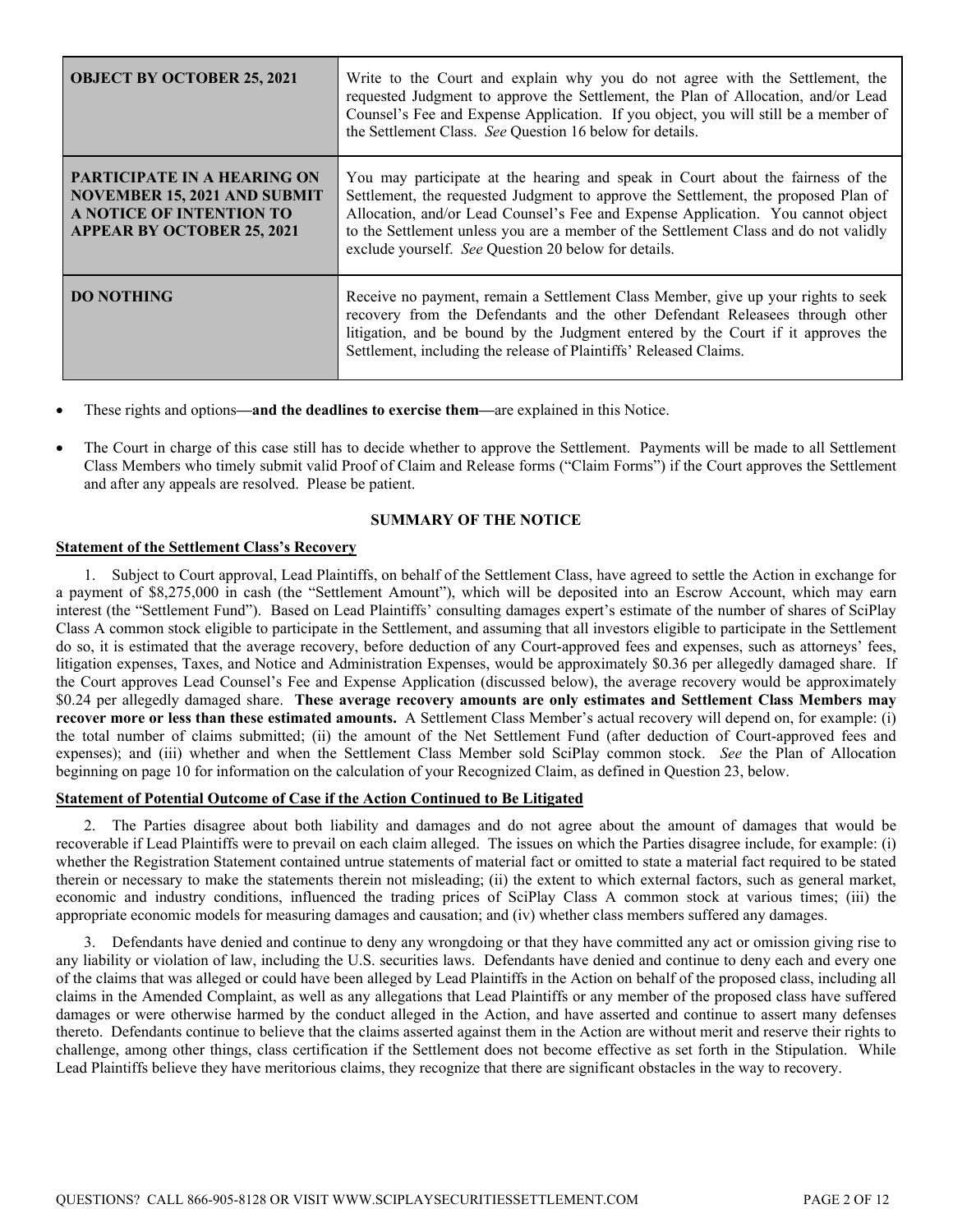# **Statement of Attorneys' Fees and Expenses Sought**

4. Lead Counsel, on behalf of all Plaintiffs' Counsel,<sup>2</sup> will apply to the Court for an award of attorneys' fees from the Settlement Fund in an amount not to exceed 33 1/3% of the Settlement Fund, which includes any accrued interest. Lead Counsel, in its sole discretion, may allocate a portion of the fee award to Robbins LLP and The O'Mara Law Firm, P.C., counsel in a separate class action under the Securities Act in the Eighth Judicial District Court of the State of Nevada in and for Clark County captioned *Good v. SciPlay Corporation, et al*., No. A-19-804789-B (the "Nevada Action"), which asserts claims substantially similar to those in the Action and which are being released by operation of this Settlement. Lead Counsel will also apply for payment of litigation expenses incurred by Plaintiffs' Counsel in prosecuting the Action in an amount not to exceed \$150,000, plus accrued interest, which may include a service award for the reasonable costs and expenses of Lead Plaintiffs related to their representation of the Settlement Class. If the Court approves Lead Counsel's Fee and Expense Application in full, the average amount of such fees and expenses, assuming claims are filed for all shares eligible to participate in the Settlement, will be approximately \$0.13 per allegedly damaged share of SciPlay Class A common stock based on Lead Plaintiffs' consulting damages expert's estimate of the number of shares of SciPlay Class A common stock eligible to participate in the Settlement. A copy of the Fee and Expense Application will be posted on www.SciPlaySecuritiesSettlement.com after it has been filed with the Court.

# **Reasons for the Settlement**

5. For Lead Plaintiffs, the principal reason for the Settlement is the guaranteed cash benefit to the Settlement Class. This benefit must be compared to the uncertainty of being able to prove the allegations in the Amended Complaint; the risk that the Court may grant some or all of the anticipated summary judgment motions to be filed by Defendants; the uncertainty of having a class certified; the uncertainty inherent in the Parties' various and competing theories of liability, causation and damages; the uncertainty of a greater recovery after a trial and pending or future appeals; the risks of litigation, especially in complex actions like this; as well as the difficulties and delays inherent in such litigation (including any trial and appeals).

6. Defendants are entering into the Settlement solely to eliminate the uncertainty, burden and expense of further protracted litigation.

# **Identification of Attorneys' Representatives**

7. Lead Plaintiffs and the Settlement Class are represented by Lead Counsel, Alfred L. Fatale III, Esq., Labaton Sucharow LLP, 140 Broadway, New York, NY 10005, (888) 219-6877, www.labaton.com, settlementquestions@labaton.com.

8. Further information regarding the Action, the Settlement, and this Notice may be obtained by contacting the Claims Administrator: A.B. Data, Ltd., 866-905-8128, www.SciPlaySecuritiesSettlement.com; or Lead Counsel.

#### **Please Do Not Call the Court with Questions About the Settlement.**

#### **BASIC INFORMATION**

## **1. Why did I get this Notice?**

9. You or someone in your family may have purchased or acquired SciPlay Class A common stock pursuant and/or traceable to the Company's Registration Statement for SciPlay's May 3, 2019 initial public offering of Class A common stock. **Receipt of this Notice does not mean that you are a Member of the Settlement Class or that you will be entitled to receive a payment. If you wish to be eligible for a payment, you are required to submit the Claim Form that is being distributed with this Notice.** *See* **Question 8 below.**

10. The Court directed that this Notice be sent to potential Settlement Class Members because they have a right to know about the proposed Settlement of this class action lawsuit and about all of their options before the Court decides whether to approve the Settlement.

11. The Court in charge of the Action is the Supreme Court of the State of New York, New York County, and the case is known as *In re SciPlay Corporation Securities Litigation,* Index No. 655984/2019. The Action is assigned to the Honorable Andrea Masley.

# **2. What is this case about and what has happened so far?**

12. SciPlay describes itself as a leading developer and publisher of digital games on mobile and web platforms. Some of SciPlay's games are called "social casino" games. Lead Plaintiffs' claims arise from allegedly material misstatements and omissions made by Defendants in the registration statement issued in connection with the Company's May 3, 2019 initial public offering of Class A common stock (the "IPO"). SciPlay's Class A common stock issued in the IPO was registered with the U.S. Securities and Exchange Commission (the "SEC") pursuant to a registration statement filed with the SEC on Form S-1 that, following several amendments, was declared effective by the SEC on May 2, 2019 (the "Registration Statement"). On or about May 6, 2019, SciPlay filed with the SEC its final prospectus for the IPO, which forms part of the Registration Statement.

<sup>&</sup>lt;sup>2</sup> Plaintiffs' Counsel is Labaton Sucharow LLP and Levi & Korsinsky LLP.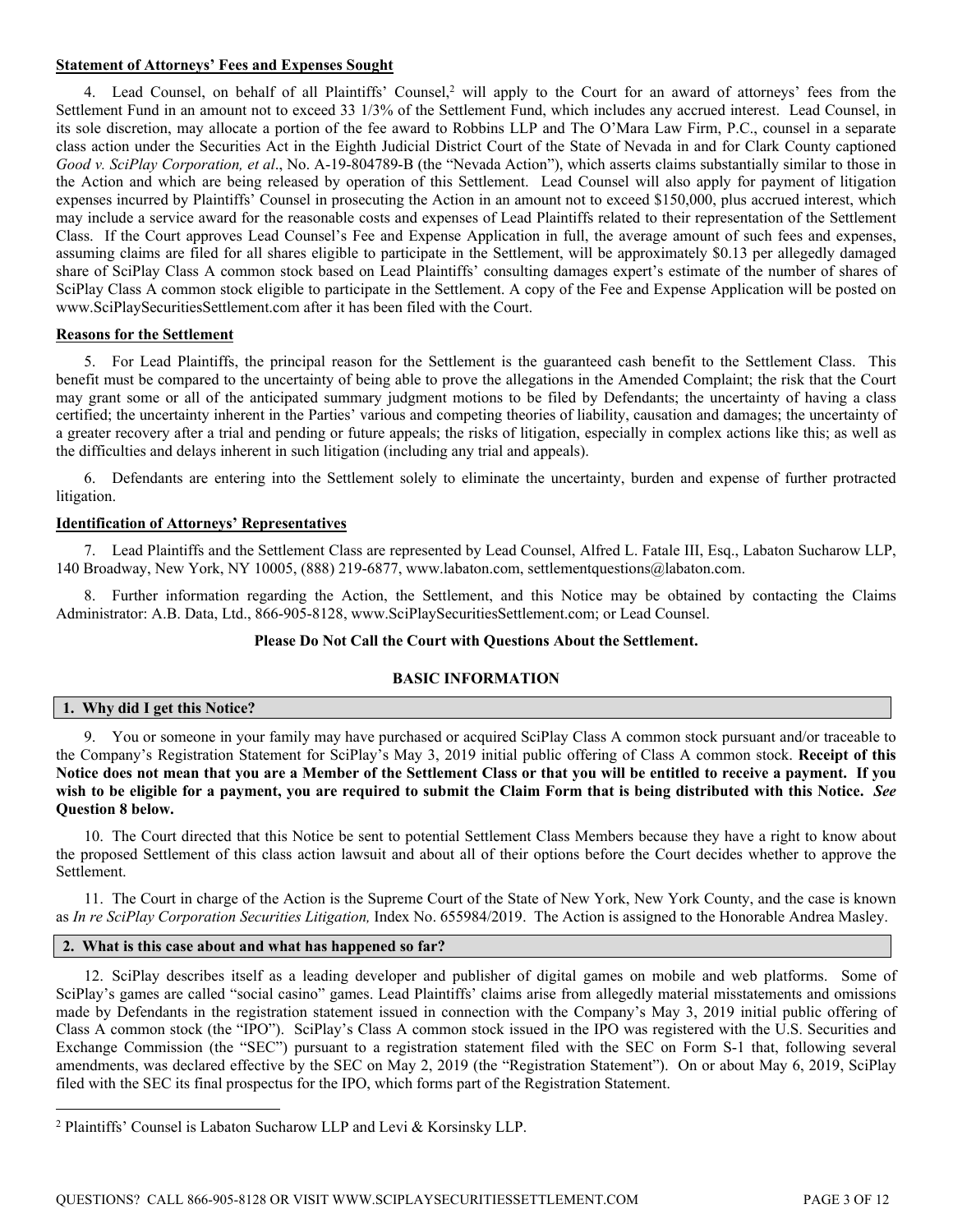13. Lead Plaintiffs allege that the Registration Statement contained three categories of misleading statements and omissions. First, Lead Plaintiffs allege that the Registration Statement failed to disclose that prior to the IPO, and even during the IPO, SciPlay's games were being disrupted by faulty third-party software that made it difficult or impossible for users to play. Second, Lead Plaintiffs allege that the Registration Statement also failed to disclose that one of SciPlay's significant platform providers—Google—was making changes to its Chrome Web browser that would make SciPlay's Flash-based games more difficult to play and ultimately lead to the loss of users and revenue. Finally, Lead Plaintiffs allege that while the Registration Statement touted SciPlay's "data-driven" approach to marketing decisions, it failed to disclose that in the lead-up to the IPO the Company also had an undisclosed practice of cutting marketing spend to increase EBIDTA and impress IPO investors. Lead Plaintiffs allege that these undisclosed issues and the impact they had on the Company's business caused the Company's stock price to fall below the IPO price. As provided above, Defendants have denied, and continue to deny, Lead Plaintiffs' allegations and that the Registration Statement was in any way materially false or misleading.

14. On October 14, 2019, Lead Plaintiff St. Louis PRS, through its counsel Labaton Sucharow, filed a putative securities class action complaint captioned *Police Retirement System of St. Louis v. SciPlay Corporation, et al.*, No. 655984/2019 (the "*St. Louis PRS* Action"), in the Supreme Court of the State of New York, New York County, on behalf of a putative class consisting of all persons and entities who or which purchased or otherwise acquired SciPlay Class A common stock pursuant and/or traceable to the Registration Statement issued in connection with the IPO, asserting claims under Sections 11 and 15 of the Securities Act of 1933 (the "Securities Act") for alleged misstatements and omissions in the Registration Statement.

15. On November 4, 2019, Plaintiff John Good, through his counsel Robbins LLP and The O'Mara Law Firm, P.C., filed a separate putative class action, the Nevada Action, which asserted substantially similar claims as the *St. Louis PRS* Action.

16. On November 18, 2019, Lead Plaintiff St. Louis PRS filed an Amended Class Action Complaint (the "Amended Complaint"). The Amended Complaint alleges violations of Sections 11 and 15 of the Securities Act on behalf of a putative class of all Persons who purchased or otherwise acquired SciPlay publicly traded Class A common stock pursuant and/or traceable to the Registration Statement, and who were allegedly damaged thereby.

17. On December 9, 2019, Lead Plaintiff Li, through his counsel Levi & Korsinsky, filed a separate putative class action under the Securities Act in the Supreme Court of the State of New York, New York County, captioned *Li v. SciPlay Corporation, et al.*, No. 657309/2019 (the "*Li* Action"), which asserted substantially similar claims as the *St. Louis PRS* Action.

18. On December 19, 2019, the Court entered a stipulation and order: (i) appointing St. Louis PRS and Li as Interim Lead Plaintiffs; (ii) appointing Labaton Sucharow as Interim Lead Counsel; (iii) consolidating the *St. Louis PRS* and *Li* Actions under the caption: *In re SciPlay Corporation Securities Litigation*, No. 655984/2019; and (iv) designating the Amended Complaint as the operative complaint.

19. On December 23, 2019, Defendants filed a motion to dismiss the Amended Complaint (the "Motion to Dismiss"). On January 20, 2020, Lead Plaintiffs filed their opposition to the Motion to Dismiss. On February 10, 2020, Defendants filed a reply in further support of the Motion to Dismiss.

20. On February 27, 2020, the Nevada Action was stayed pending the Court's ruling on the Motion to Dismiss.

21. On August 26, 2020, the Court held oral argument on the Motion to Dismiss. Thereafter, on August 28, 2020, the Court issued an oral decision granting in part and denying in part the Motion to Dismiss. The Court issued a written order granting in part and denying in part the Motion to Dismiss on September 17, 2020.

22. On October 15, 2020, SciPlay and the Individual Defendants filed an answer to the Amended Complaint. The Underwriter Defendants also filed their answer to the Amended Complaint on October 15, 2020.

23. On October 22, 2020, the Court entered a stipulation and preliminary conference order. Following this, discovery, including requests for the production of documents and interrogatories, commenced.

24. On December 14, 2020, Lead Plaintiffs filed a class certification motion requesting that the Court enter an order: (i) certifying a class consisting of all persons and entities, with certain enumerated exclusions related to Defendants, that purchased or otherwise acquired the Class A common stock of SciPlay pursuant and/or traceable to the Registration Statement, and who were damaged thereby; (ii) appointing Lead Plaintiffs St. Louis PRS and Li as class representatives; and (iii) appointing Labaton Sucharow as class counsel.

25. On February 2, 2021, Defendants filed a notice of appeal that they were appealing the Court's order on the Motion to Dismiss to the extent it was not granted. On March 1, 2021, Lead Plaintiffs filed a notice of cross-appeal indicating they were appealing the Court's order on the Motion to Dismiss to the extent it was granted. To date, neither the appeal nor the cross-appeal have been perfected in the Appellate Division of the New York Supreme Court for the First Department.

26. In February 2021, the Parties began discussing the possibility of resolving the claims asserted in the Action and Nevada Action through mediation. Lead Plaintiffs, SciPlay, and the Individual Defendants engaged Robert A. Meyer, Esq. (the "Mediator"), a well-respected and experienced mediator, to assist them in exploring a potential negotiated resolution of the claims against all Defendants. On April 14, 2021, counsel for Lead Plaintiffs, Plaintiff John Good from the Nevada Action, SciPlay, and the Individual Defendants met with the Mediator in an attempt to reach a global settlement during an all-day mediation session. The mediation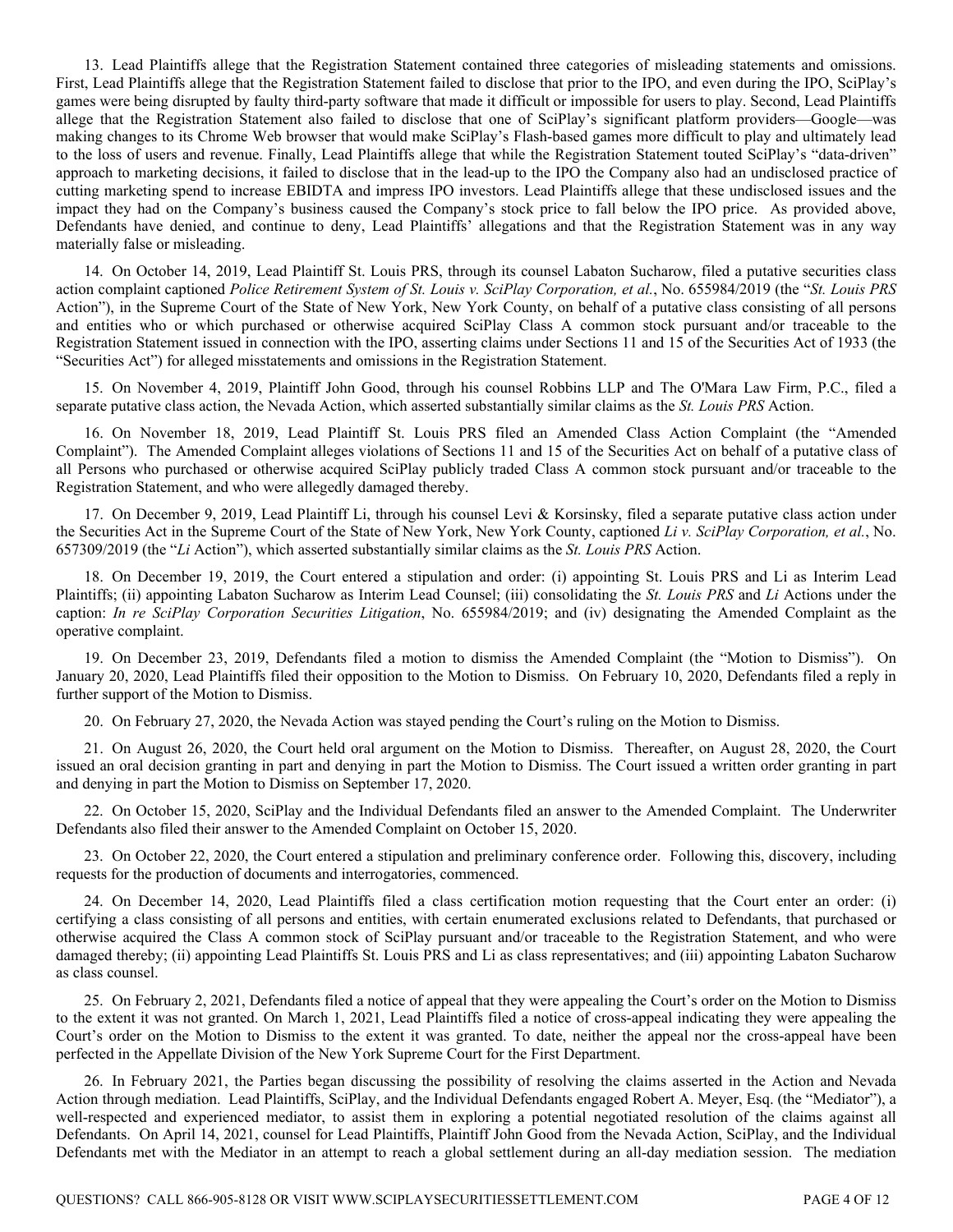involved an extended effort to settle the claims and was preceded by the exchange of mediation statements and supporting materials. On May 12, 2021, an agreement in principle was reached to settle the claims against all Defendants, subject to the negotiation of a mutually acceptable stipulation of settlement.

# **3. Why is this a class action?**

27. In a class action, one or more persons or entities (in this case, Lead Plaintiffs), sue on behalf of people and entities who have similar claims. Together, these people and entities are a "class," and each is a "class member." Class actions allow the adjudication of many individuals' similar claims that might be too small economically to bring efficiently as individual actions. One court resolves the issues for all class members at the same time, except for those who exclude themselves, or "opt-out," from the class. In this Action, the Court has appointed Police Retirement System of St. Louis and Hongwei Li to serve as Class Representatives for purposes of the Settlement, and has appointed Labaton Sucharow LLP to serve as Class Counsel for purposes of the Settlement.

#### **4. What are the reasons for the Settlement?**

28. The Court did not finally decide in favor of Lead Plaintiffs or Defendants. Instead, both sides agreed to a settlement. Lead Plaintiffs and Lead Counsel believe that the claims asserted in the Action have merit. They recognize, however, the expense and length of continued proceedings needed to pursue the claims through trial and appeals, as well as the difficulties in establishing liability.

For example, Defendants have raised a number of arguments and defenses (which they would raise at summary judgment and trial) countering Lead Plaintiffs' allegations that the Registration Statement failed to disclose material adverse facts in existence at the time of the IPO. Defendants also would continue to seek to have the Court's rulings on Defendants' Motion to Dismiss, to the extent the motion was denied, reversed on appeal, and Lead Plaintiffs would face substantial risk of further delay and motion and appellate practice.

29. Even assuming Lead Plaintiffs could establish liability, the amount of damages that could be attributed to the allegedly false and misleading statements would also be hotly contested. Defendants likely would argue that any drop in SciPlay's stock price resulted from factors other than the alleged misstatements or omissions in the Registration Statement. In the absence of a settlement, the Parties would present factual and expert testimony on each of these issues, and there is a risk that the Court or jury would resolve these issues unfavorably against Lead Plaintiffs and the Settlement Class. Lead Plaintiffs and Lead Counsel believe that the proposed Settlement is fair, reasonable, adequate, and in the best interests of the Settlement Class.

30. As provided above, Defendants have denied and continue to deny any wrongdoing or that they committed any act giving rise to any liability or violation of any law including the U.S. securities laws. Defendants deny each and every one of the claims alleged by Lead Plaintiffs in the Action, including all claims in the Amended Complaint.

# **WHO IS IN THE SETTLEMENT CLASS**

# **5. How do I know if I am part of the Settlement Class?**

31. The Court directed, for the purposes of the proposed Settlement, that everyone who fits the following description is a Settlement Class Member and subject to the Settlement, unless they are an excluded person (*see* Question 6 below) or take steps to exclude themselves from the Settlement Class (*see* Question 11 below):

# *all persons and entities that purchased or otherwise acquired the Class A common stock of SciPlay Corporation pursuant and/or traceable to the Registration Statement for SciPlay's May 3, 2019 initial public offering of Class A common stock, and were allegedly damaged thereby*.

32. You are a Settlement Class Member only if you purchased or otherwise acquired SciPlay Class A common stock pursuant and/or traceable to the Company's Registration Statement for its IPO, which occurred on or about May 3, 2019. For purposes of the Settlement, only purchases/acquisitions of shares from May 3, 2019 through October 14, 2019, the date this lawsuit was filed, (the "Relevant Period") will be potentially eligible for a recovery. Check your investment records or contact your broker to see if you have any eligible purchases or acquisitions.

#### **6. Are there exceptions to being included?**

33. Yes. There are some individuals and entities who are excluded from the Settlement Class by definition. Excluded from the Settlement Class are: (i) Defendants and Scientific Games Corporation; (ii) members of the immediate families of any Defendant who is an individual; (iii) any person who was an officer or director of SciPlay at the time of the IPO; (iv) parents, affiliates, or subsidiaries of SciPlay; (v) the Company's employee retirement and benefit plan(s) and their participants or beneficiaries, to the extent they made purchases through such plan(s); (vi) the legal representatives, agents, heirs, beneficiaries, successors-in-interest, or assigns of any excluded person or entity, in their respective capacity as such; and (vii) any persons or entities who or which exclude themselves by submitting a timely and valid request for exclusion that is accepted by the Court; provided, however, that any Investment Vehicle shall not be excluded from the Settlement Class. "Investment Vehicle" means any investment company, separately managed account, collective investment trust, or pooled investment fund, including, but not limited to mutual fund families, exchange-traded funds, fund of funds, hedge funds, and retirement accounts and employee benefit plans, in which any Underwriter Defendant has or may have a direct or indirect interest, or as to which that Underwriter Defendant or its affiliates may act as an investment advisor or manager, but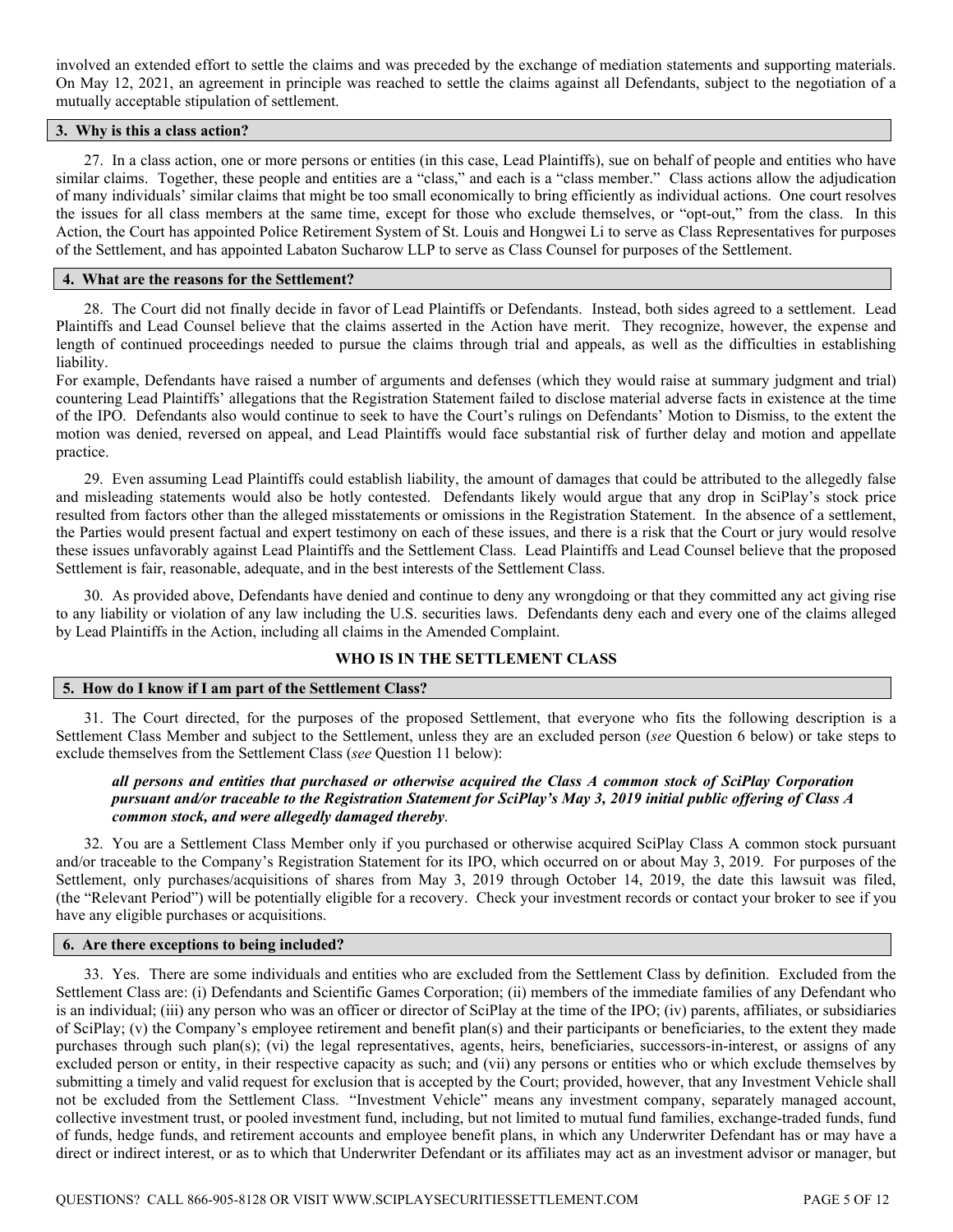in which any Underwriter Defendant alone or together with its, his or her respective affiliates is not a majority owner or does not hold a majority beneficial interest. *See* Question 11 below.

## **THE SETTLEMENT BENEFITS**

## **7. What does the Settlement provide?**

34. In exchange for the Settlement and the release of the Plaintiffs' Released Claims against the Defendant Releasees (*see* Question 10 below), SciPlay has agreed to cause a \$8,275,000 cash payment to be made, which, along with any interest earned, will be distributed to Settlement Class Members who send in valid and timely Claim Forms, after deduction of Court-awarded attorneys' fees and litigation expenses, Notice and Administration Expenses, Taxes, and any other fees or expenses approved by the Court (the "Net Settlement Fund").

#### **8. How can I receive a payment?**

35. To qualify for a payment from the Net Settlement Fund, you must submit a timely and valid Claim Form. A Claim Form is included with this Notice. You also may obtain one from the website dedicated to the Settlement: www.SciPlaySecuritiesSettlement.com. You also can request that a Claim Form be mailed to you by calling the Claims Administrator toll-free at 866-905-8128.

36. Please read the instructions contained in the Claim Form carefully. Fill out the Claim Form, include all the documents the form requests, sign it, and either mail it to the Claims Administrator using the address listed in the Claim Form or submit it online at www.SciPlaySecuritiesSettlement.com. Claim Forms must be **postmarked (if mailed) or received no later than December 23, 2021.** 

#### **9. When will I receive my payment?**

37. The Court will hold a Settlement Hearing on **November 15, 2021** to decide, among other things, whether to finally approve the Settlement. Even if the Court approves the Settlement, there may be appeals which can take time to resolve, perhaps more than a year. It also takes a long time for all of the Claim Forms to be accurately reviewed and processed. Please be patient.

# **10. What am I giving up to receive a payment and by staying in the Settlement Class?**

38. If you are a Settlement Class Member and do not timely and validly exclude yourself from the Settlement Class, you will remain in the Settlement Class and that means that, upon the "Effective Date" of the Settlement, you will release all "Plaintiffs' Released Claims" against the "Defendant Releasees."

(a) **"Plaintiffs' Released Claims"** means any and all claims, demands, damages, losses, costs, interest, penalties, fees, attorneys' fees, expenses, rights, including rights of appeal, obligations, actions, suits, liabilities and causes of action of every nature and description, whether known or Unknown Claims (defined below), individual, class or representative, contingent or absolute, mature or not mature, liquidated or unliquidated, accrued or not accrued, suspected or unsuspected, disclosed or undisclosed, apparent or not apparent, foreseen or unforeseen, concealed or hidden, which now exist, heretofore or previously existed, or may hereafter exist, regardless of legal or equitable theory and whether arising under federal, state, common, or foreign law, that have been or could have been asserted in the Action or the Nevada Action or could in the future be asserted in any forum, whether foreign or domestic, and which both (i) arise out of or relate in any way to any of the allegations, transactions, facts, events, matters, occurrences, representations, misrepresentations, disclosures, statements, acts, failures to act or omissions that were asserted, involved, set forth, asserted, or referred to, or could have been asserted, by the Plaintiff Releasors in the Action or the Nevada Action; and (ii) arise out of, are based upon, or relate in any way, directly or indirectly, to the purchase, acquisition, holding, sale, or disposition of SciPlay Class A common stock issued in or traceable to SciPlay's IPO, including through the exercise of put and/or call options. For the avoidance of doubt, Plaintiffs' Released Claims include claims alleged in the Nevada Action, but shall not include claims to enforce the Settlement or any claims by any Person who submits a request for exclusion that is accepted by the Court.

(b) **"Defendant Releasees"** means Defendants, Scientific Games Corporation, Defendants' Counsel, and any and all of their related parties, including without limitation, each of their respective past, present or future subsidiaries, parents, divisions, affiliates, principals, the successors and predecessors and assigns in interest of any of them, joint venturers, officers, directors, shareholders, underwriters, trustees, partners, members, agents, fiduciaries, contractors, employees, insurers, co-insurers, reinsurers, controlling shareholders, attorneys, financial or investment advisors or consultants, banks or investment bankers, accountants, auditors, advisors, consultants, personal or legal representatives, estates, trusts, heirs, related or affiliated entities, any entity in which a Defendant has

a controlling interest, any member of an Individual Defendant's immediate family, or any trust of which any Individual Defendant is a settlor or which is for the benefit of any Defendant and/or member(s) of his or her family, and each of the heirs, executors, administrators, trustees, predecessors, successors, and assigns of the foregoing.

(c) "**Unknown Claims**" means any and all Plaintiffs' Released Claims that any Plaintiff Releasor does not know or suspect to exist in his, her, or its favor at the time of the release of the Defendant Releasees, and any and all Defendants' Released Claims that any Defendant Releasor does not know or suspect to exist in his, her, or its favor at the time of the release of the Plaintiff Releasees, which if known by him, her, or it might have affected his, her, or its decision(s) with respect to the Settlement, including the decision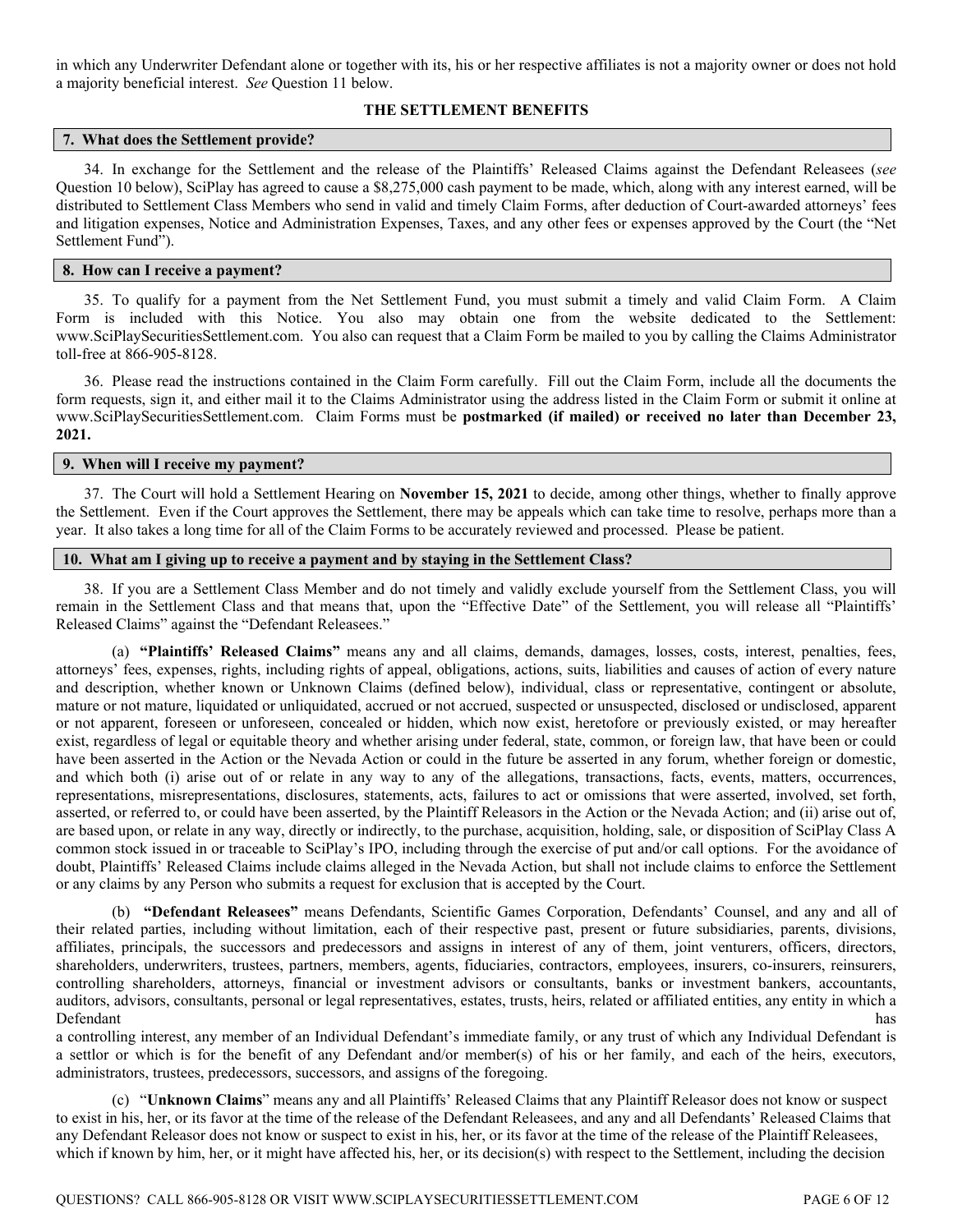to object to the terms of the Settlement or to exclude himself, herself, or itself from the Settlement Class. With respect to any and all Plaintiffs' Released Claims and Defendants' Released Claims, the Parties stipulate and agree that, upon the Effective Date, Lead Plaintiffs and Defendants shall expressly, and each other Plaintiff Releasor and Defendant Releasor shall be deemed to have, and by operation of the Judgment shall have, to the fullest extent permitted by law, expressly waived and relinquished any and all provisions, rights and benefits conferred by any law of any state or territory of the United States or foreign law, or principle of common law, which is similar, comparable, or equivalent to Cal. Civ. Code § 1542, which provides:

# **A general release does not extend to claims that the creditor or releasing party does not know or suspect to exist in his or her favor at the time of executing the release and that, if known by him or her, would have materially affected his or her settlement with the debtor or released party.**

Lead Plaintiffs, other Settlement Class Members, or Defendants may hereafter discover facts, legal theories, or authorities in addition to or different from those which any of them now knows or believes to be true with respect to the subject matter of the Plaintiffs' Released Claims or the Defendants' Released Claims, but Lead Plaintiffs and Defendants shall expressly, fully, finally, and forever settle and release, and each Plaintiff Releasor and Defendant Releasor shall be deemed to have settled and released, and upon the Effective Date and by operation of the Judgment shall have settled and released, fully, finally, and forever, any and all Plaintiffs' Released Claims and Defendants' Released Claims, as applicable, without regard to the subsequent discovery or existence of such different or additional facts, legal theories, or authorities. Lead Plaintiffs and Defendants acknowledge, and other Plaintiff Releasors and Defendant Releasors by operation of law shall be deemed to have acknowledged, that the inclusion of "Unknown Claims" in the definition of Plaintiffs' Released Claims and Defendants' Released Claims was separately bargained for and was a material element of the Settlement.

39. The "Effective Date" means the date upon which the Settlement shall have become effective, as set forth in paragraph 40 of the Stipulation. If you remain a member of the Settlement Class, all of the Court's orders, whether favorable or unfavorable, will apply to you and legally bind you.

40. Upon the "Effective Date," Defendants also will provide a release of any claims against Lead Plaintiffs and the Settlement Class arising out of or related to the institution, prosecution, or settlement of the claims in the Action, as described in the Stipulation.

# **EXCLUDING YOURSELF FROM THE SETTLEMENT CLASS**

41. If you want to keep any right you may have to sue or continue to sue Defendants and/or the other Defendant Releasees on your own concerning the Plaintiffs' Released Claims, then you must take steps to remove yourself from the Settlement Class. This is called excluding yourself or "opting out." **Please note:** If you decide to exclude yourself, there is a risk that any lawsuit you may file to pursue claims alleged in the Action may be dismissed, including because the suit was not filed within the applicable time periods required for filing suit. Also, SciPlay may terminate the Settlement if more than a certain number of exclusion requests are received.

# **11. How do I exclude myself from the Settlement Class?**

42. To exclude yourself from the Settlement Class, you must mail a signed letter stating that you request to be "excluded from the Settlement Class in *In re SciPlay Corporation Securities Litigation*, No. 655984/2019 (Sup. Ct., N.Y. Cnty.)." You cannot exclude yourself by telephone or email. Each request for exclusion must also: (i) state the name, address, telephone number, and email address of the person or entity requesting exclusion; (ii) state the number of shares of SciPlay Class A common stock the person or entity purchased, acquired, and sold from May 3, 2019 through October 14, 2019, as well as the dates and prices of each such purchase, acquisition and sale; and (iii) be signed by the Person requesting exclusion or an authorized representative. Only members of the Settlement Class may request exclusion. A request for exclusion must be mailed so that it is **received no later than October 25, 2021** at:

> *SciPlay Corporation Securities Litigation*  c/o A.B. Data, Ltd. P.O. Box 173001 Milwaukee, WI 53217

43. The information above is needed to determine whether you are a member of the Settlement Class. Your exclusion request must comply with these requirements in order to be valid. If you ask to be excluded, do not submit a Claim Form because you cannot receive any payment from the Net Settlement Fund. Also, if you ask to be excluded, you cannot object to the Settlement because you will not be a Settlement Class Member. However, if you submit a valid exclusion request, you will not be legally bound by anything that happens in the Action, and you may be able to sue (or continue to sue) Defendants and the other Defendant Releasees in the future.

# **12. If I do not exclude myself, can I sue Defendants and the other Defendant Releasees for the same thing later?**

44. No. If you are a member of the Settlement Class, unless you properly exclude yourself, you will give up any rights to sue Defendants and the other Defendant Releasees for any and all Plaintiffs' Released Claims. If you have a pending lawsuit against any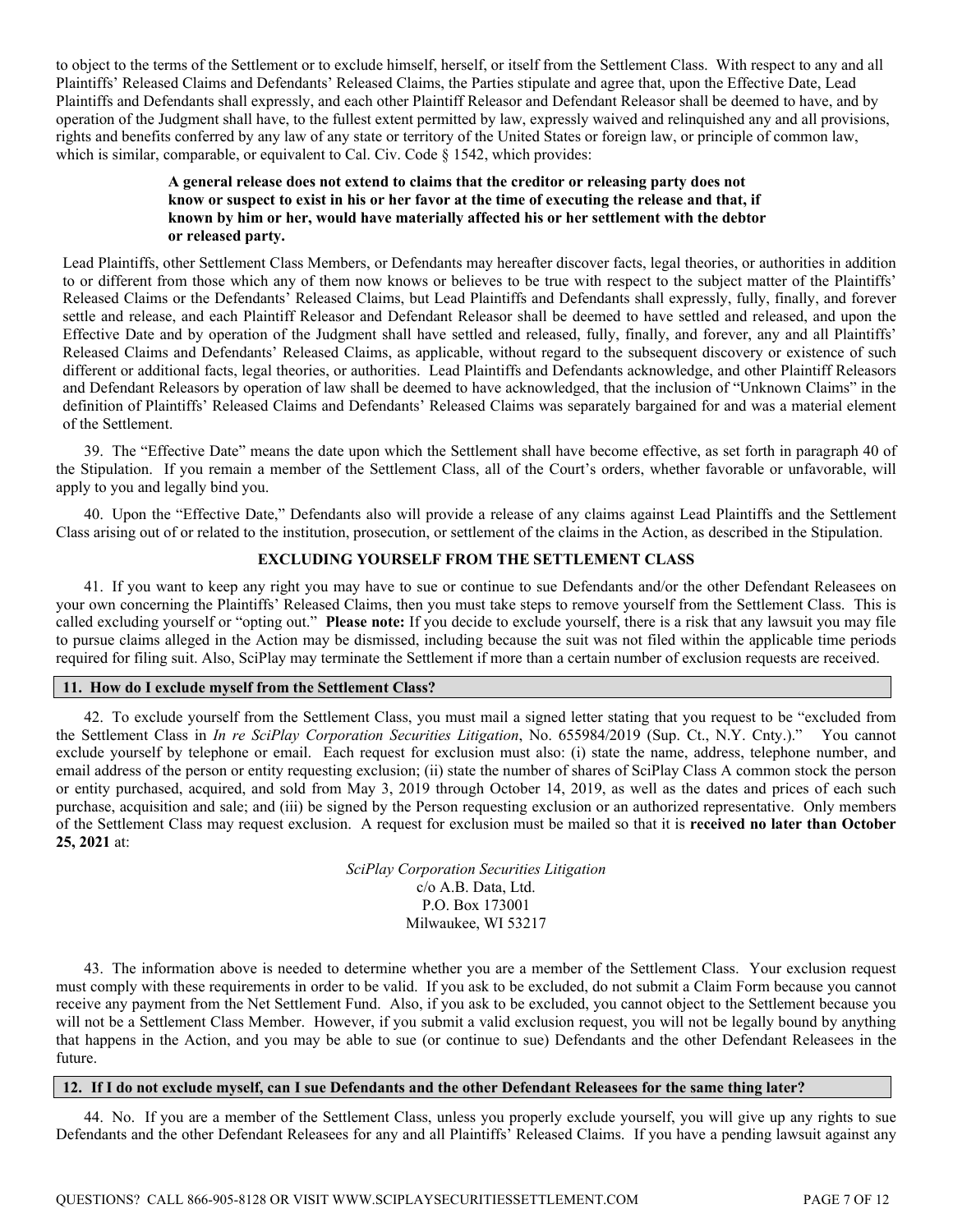of the Defendant Releasees, **speak to your lawyer in that case immediately**. You must exclude yourself from this Settlement Class to continue your own lawsuit. Remember, the exclusion deadline is **October 25, 2021.** 

## **13. If I exclude myself, can I get money from the proposed Settlement?**

45. No, only Settlement Class Members are eligible to recover money from the Settlement.

# **THE LAWYERS REPRESENTING YOU**

# **14. Do I have a lawyer in this case?**

46. Labaton Sucharow LLP and Levi & Korsinsky LLP are Plaintiffs' Counsel in the Action. You will not be separately charged for these lawyers. The Court will determine the amount of attorneys' fees and expenses, which will be paid from the Settlement Fund. If you want to be represented by your own lawyer, you may hire one at your own expense.

## **15. How will the lawyers be paid?**

47. Plaintiffs' Counsel have been prosecuting the Action on a contingent basis and have not been paid for any of their work. Lead Counsel, on behalf of Plaintiffs' Counsel, will seek an attorneys' fee award of no more than 33 1/3% of the Settlement Fund, which will include any accrued interest. Lead Counsel also will seek payment of expenses incurred by Plaintiffs' Counsel in the prosecution of the Action of no more than \$150,000, plus any accrued interest, which may include an application for a service award to Lead Plaintiffs for the reasonable costs and expenses related to Lead Plaintiffs' representation of the Settlement Class. Lead Counsel, in its sole discretion, may allocate a portion of the fee award to Robbins LLP and The O'Mara Law Firm, P.C., counsel in the Nevada Action. Any attorneys' fees and expenses awarded by the Court will be paid from the Settlement Fund. Settlement Class Members are not personally liable for any such fees or expenses.

# **OBJECTING TO THE SETTLEMENT, THE PLAN OF ALLOCATION, OR THE FEE AND EXPENSE APPLICATION**

# **16. How do I tell the Court that I do not like something about the proposed Settlement?**

48. If you are a Settlement Class Member, you can object to the Settlement or any of its terms, including the proposed Judgment to approve the Settlement, the proposed Plan of Allocation of the Net Settlement Fund, and/or Lead Counsel's Fee and Expense Application. You may write about why you think the Court should not approve any or all of the Settlement terms or related relief. If you would like the Court to consider your views, you must submit a proper objection within the deadline and according to the following procedures.

49. To object, you must send a signed letter stating that you object to the proposed Settlement, the Judgment, the Plan of Allocation, and/or the Fee and Expense Application in "*In re SciPlay Corporation Securities Litigation*, No. 655984/2019 (Sup. Ct., N.Y. Cnty.)." The objection must also include: (i) your name, address, telephone number, email address and signature; (ii) your objection(s) and the specific reasons for each objection, including any legal and evidentiary support, including copies of any papers, briefs or other documents upon which the objection is based and/or witnesses you wish to bring to the Court's attention; and (iii) documents sufficient to prove your membership in the Settlement Class, such as brokerage trade confirmation receipts or other competent documentary evidence, showing the number of shares of SciPlay Class A common stock issued pursuant and/or traceable to the Registration Statement that you purchased, acquired, and sold during the Relevant Period, as well as the dates, quantities and prices of each such purchase, acquisition, and sale during the Relevant Period. Unless otherwise ordered by the Court, any Settlement Class Member who does not object in the manner described in this Notice will be deemed to have waived any objection and will be forever foreclosed from making any objection to any aspect of the Settlement (including the Judgment), the Plan of Allocation, and/or the application by Lead Counsel for an award of attorneys' fees and expenses, but nevertheless shall be bound by all the terms of the Stipulation, and by all proceedings, orders and judgments in the Action, including the Judgment to be entered and the releases to be given. Your objection must be mailed or delivered to each of the following addresses so that it is **received no later than October 25, 2021:** 

**Clerk of the Court**  Supreme Court of the State of New York County of New York Commercial Division, 60 Centre Street New York, NY 10007

**Labaton Sucharow LLP**  Alfred L. Fatale III, Esq. 140 Broadway New York, NY 10005

**The Court Lead Counsel Defendants' Counsel Representative**

**Cravath, Swaine & Moore, LLP** Kevin J. Orsini, Esq. 825 Eighth Avenue New York, NY 10019

50. You do not need to attend the Settlement Hearing to have your written objection considered by the Court. However, any Settlement Class Member who has complied with the procedures described in this Question 16 and below in Question 20 may appear at the Settlement Hearing and be heard, to the extent allowed by the Court. An objector may appear themselves or arrange, at his, her, or its own expense, for a lawyer to represent him, her, or it at the Settlement Hearing.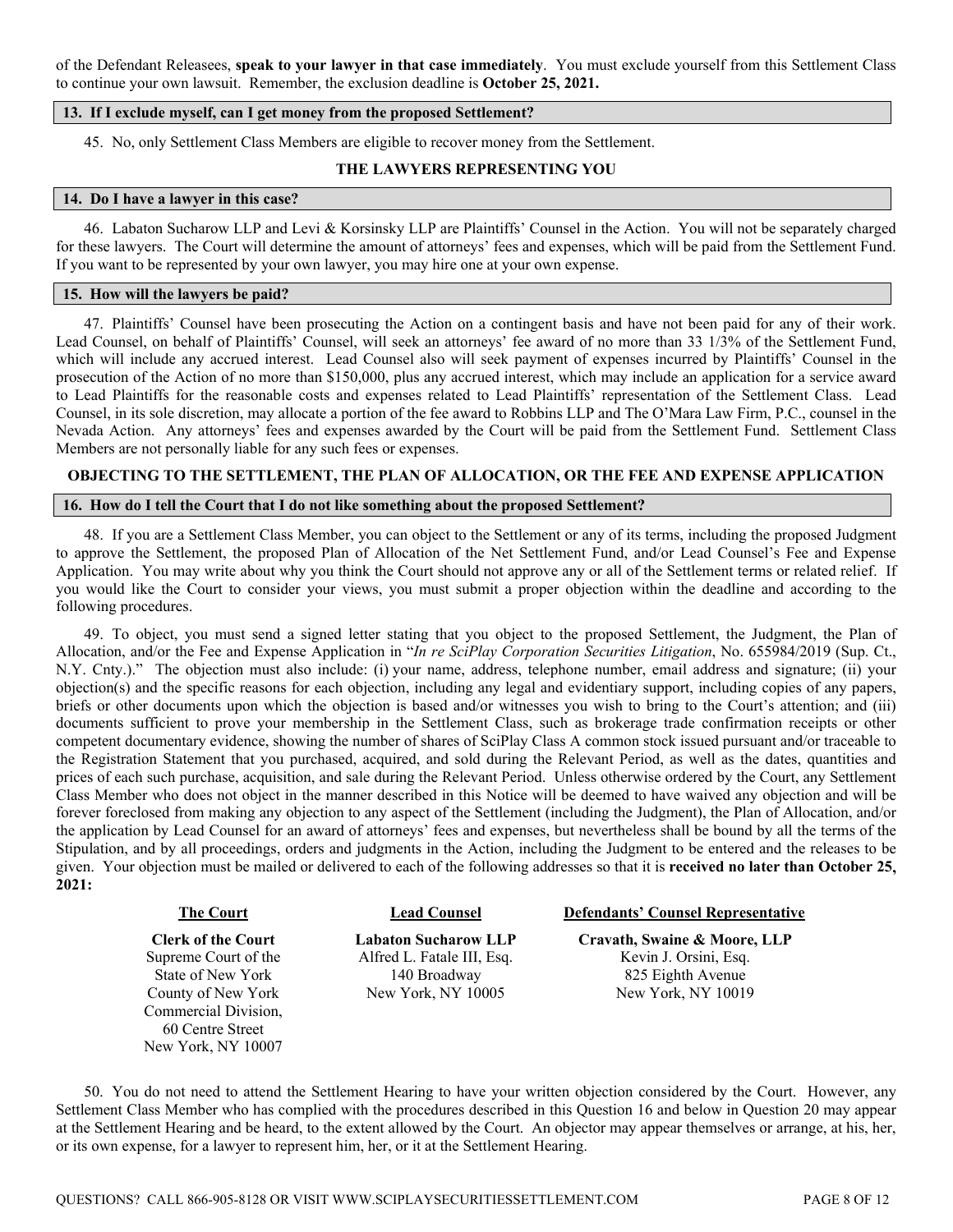#### **17. What is the difference between objecting and seeking exclusion?**

51. Objecting is telling the Court that you do not like something about the proposed Settlement, Plan of Allocation, or Lead Counsel's Fee and Expense Application. You can still recover money from the Settlement. You can object only if you stay in the Settlement Class. In contrast, excluding yourself is telling the Court that you do not want to be part of the Settlement Class. If you exclude yourself from the Settlement Class, you have no basis to object because the Settlement and the Action no longer affect you.

## **THERE WILL BE NO PAYMENTS IF THE SETTLEMENT IS TERMINATED**

52. The Settlement may be terminated under several circumstances outlined in the Stipulation. For instance, SciPlay may terminate the Settlement if more than a certain threshold of exclusion requests is reached. If the Settlement is terminated, the Action will proceed as if the Stipulation had not been entered into.

# **THE SETTLEMENT HEARING**

#### **18. When and where will the Court decide whether to approve the proposed Settlement?**

53. The Settlement Hearing will be held on **November 15, 2021 at 3:30 p.m. EDT**, before the Court, either in person at the Supreme Court, New York County, Courtroom 242, 60 Centre Street, New York, NY 10007, or remotely using directions that will be posted in advance on the Settlement website, in the Court's discretion.

54. At this hearing, the Honorable Andrea Masley will: (i) consider whether the Court should grant final certification of the Action as a class action for purposes of the Settlement and confirm its appointment of Lead Plaintiffs and Lead Counsel as Class Representatives and Class Counsel, respectively; (ii) consider whether the Settlement should be approved as fair, reasonable, adequate, and in the best interests of the Settlement Class; (iii) consider whether a Judgment, substantially in the form attached as Exhibit B to the Stipulation, should be entered dismissing and releasing the Plaintiffs' Released Claims and Defendants' Released Claims (as those terms are defined in the Stipulation) with prejudice; (iv) consider whether the Plan of Allocation is reasonable and should be approved; (v) consider Lead Counsel's application for an award of attorneys' fees and payment of expenses (which may include the costs and expenses of the Lead Plaintiffs directly related to their representation of the Settlement Class); (vi) consider any objections or requests for exclusion received by the Court; and (vii) consider any other matters that may properly be brought before the Court in connection with the Settlement, as the Court may deem appropriate.

55. You should be aware that the Court may change the date and time of the Settlement Hearing, or hold the hearing remotely, without another notice being sent to Settlement Class Members. If you want to attend the hearing, you should check with Lead Counsel or visit the Settlement website, www.SciPlaySecuritiesSettlement.com, beforehand to be sure that the hearing date and/or time has not changed.

#### **19. Do I have to come to the Settlement Hearing?**

56. No. Lead Counsel will answer any questions the Court may have. But you are welcome to attend at your own expense. If you submit a valid and timely objection, the Court will consider it and you do not have to participate in the Settlement Hearing to discuss it. You may have your own lawyer attend (at your own expense), but it is not required. If you do hire your own lawyer, he or she must submit and serve a Notice of Appearance in the manner described in the answer to Question 20 below **no later than October 25, 2021**.

#### **20. May I speak at the Settlement Hearing?**

57. If you are a member of the Settlement Class, you may ask the Court for permission to speak at the Settlement Hearing. To do so, you must, **no later than October 25, 2021**, submit a statement to Lead Counsel and Defendants' Counsel that you, or your attorney, intend to appear in "*In re SciPlay Corporation Securities Litigation*, No. 655984/2019 (Sup. Ct., N.Y. Cnty.)." Persons who intend to present evidence at the Settlement Hearing must also include in their objections (prepared and submitted in accordance with the answer to Question 16 above), the identities of any witnesses they may wish to call to testify and any exhibits they intend to introduce into evidence at the Settlement Hearing. You may not speak at the Settlement Hearing if you exclude yourself from the Settlement Class or if you have not provided written notice of your intention to speak at the Settlement Hearing in accordance with the procedures described in this Question 20 and Question 16 above.

# **IF YOU DO NOTHING**

#### **21. What happens if I do nothing at all?**

58. If you do nothing and you are a member of the Settlement Class, you will receive no money from this Settlement and you will be precluded from starting a lawsuit, continuing with a lawsuit, or being part of any other lawsuit against Defendants and/or the other Defendant Releasees concerning the Plaintiffs' Released Claims. To share in the Net Settlement Fund, you must submit a Claim Form (*see* Question 8 above). To start, continue, or be a part of any other lawsuit against Defendants and/or the other Defendant Releasees concerning the Plaintiffs' Released Claims, you must exclude yourself from the Settlement Class (*see* Question 11 above).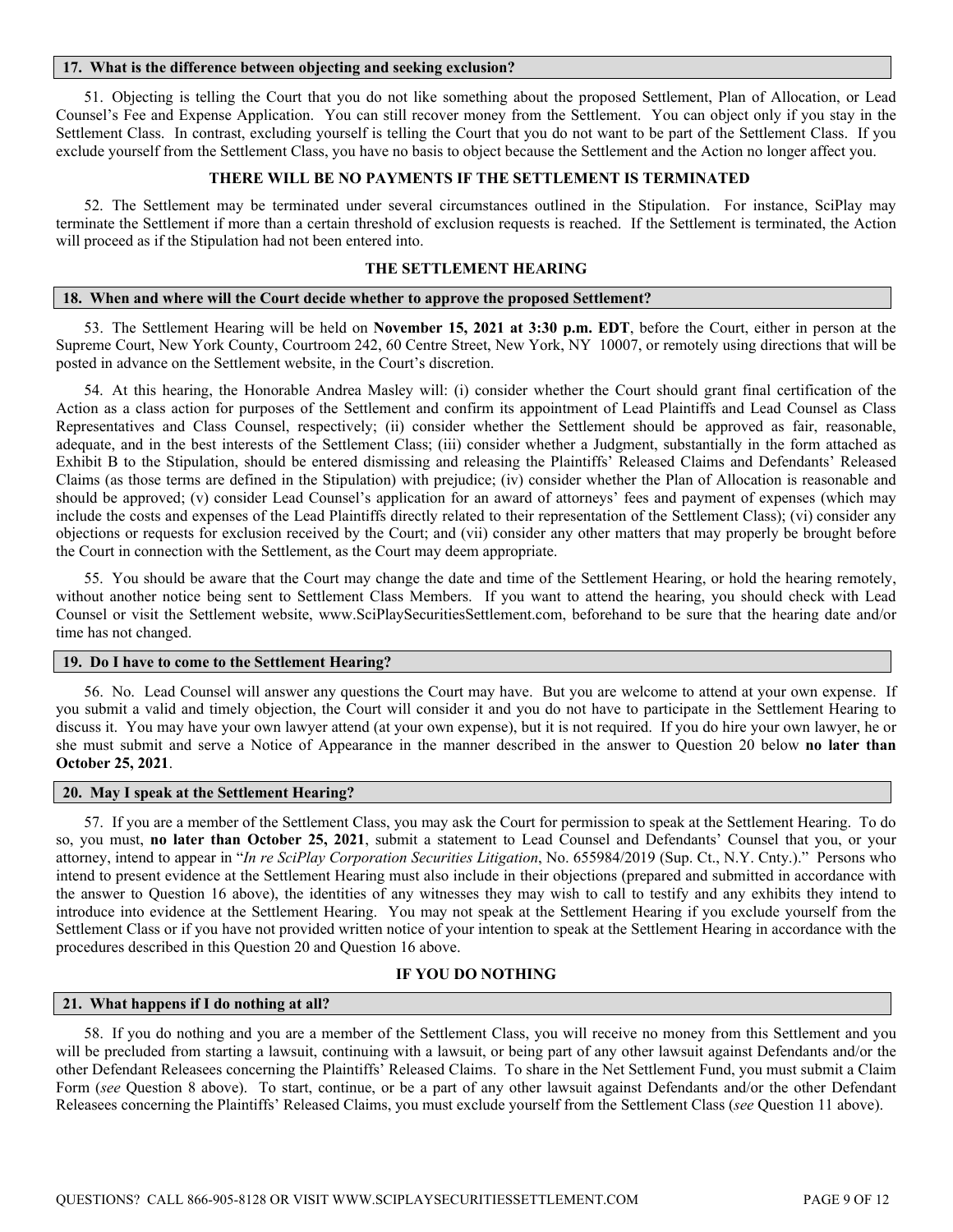#### **22. Are there more details about the Settlement?**

59. This Notice summarizes the proposed Settlement. More details are contained in the Stipulation. You may review the Stipulation filed with the Court or other documents in the case by visiting www.SciPlaySecuritiesSettlement.com or the New York Stated Unified Court System's website at https://iapps.courts.state.ny.us/nyscef/Login.

60. You can also get a copy of documents related to the Settlement, as well as additional information by visiting the website dedicated to the Settlement, www.SciPlaySecuritiesSettlement.com. You may also call the Claims Administrator toll free at 866-905- 8128 or write to the Claims Administrator at *SciPlay Corporation Securities Litigation,* c/o A.B. Data, Ltd., P.O Box 173062, Milwaukee, WI 53217. **Please do not call or write the Court with questions about the Settlement.**

## **PLAN OF ALLOCATION OF THE NET SETTLEMENT FUND**

# **23. How will my claim be calculated?**

61. The Plan of Allocation (the "Plan of Allocation" or "Plan") set forth below is the plan that is being proposed by Lead Plaintiffs and Lead Counsel to the Court for approval. The Court may approve this Plan of Allocation or modify it without additional notice to the Settlement Class. Any order modifying the Plan of Allocation will be posted on the Settlement website at: www.SciPlaySecuritiesSettlement.com.

62. The Settlement Amount and the interest it earns is the "Settlement Fund." The Settlement Fund, after deduction of Courtapproved attorneys' fees and expenses, Notice and Administration Expenses, Taxes, and any other fees or expenses approved by the Court is the "Net Settlement Fund." The Net Settlement Fund will be distributed to members of the Settlement Class who timely submit valid Claim Forms that show a Recognized Claim according to the Plan of Allocation approved by the Court.

63. The objective of this Plan of Allocation is to equitably distribute the Net Settlement Fund among Authorized Claimants who allegedly suffered economic losses as a result of purported violations of the Securities Act asserted in the Action. To design this Plan, Lead Counsel have conferred with Lead Plaintiffs' consulting damages expert. This Plan is intended to be generally consistent with an assessment of, among other things, the damages that Lead Plaintiffs and Lead Counsel believe were recoverable in the Action.

64. The Plan of Allocation, however, is not a formal damages analysis and the calculations made pursuant to the Plan are not intended to be estimates of, nor indicative of, the amounts that Settlement Class Members might have been able to recover after a trial. An individual Settlement Class Member's recovery will depend on, for example: (i) the total number and value of claims submitted; and (ii) whether and when the Claimant sold his, her, or its shares of SciPlay Class A common stock. The computations under the Plan of Allocation are only a method to weigh the claims of Authorized Claimants against one another for the purposes of making *pro rata* allocations of the Net Settlement Fund.

65. Because the Net Settlement Fund is less than the total losses alleged to be suffered by Settlement Class Members, the formulas described below for calculating Recognized Losses are not intended to estimate the amount that will actually be paid to Authorized Claimants. Rather, these formulas provide the basis on which the Net Settlement Fund will be distributed among Authorized Claimants on a *pro rata* basis. An Authorized Claimant's "Recognized Claim" shall be the amount used to calculate the Authorized Claimant's *pro rata* share of the Net Settlement Fund. The *pro rata* share shall be the Authorized Claimant's Recognized Claim divided by the total of the Recognized Claims of all Authorized Claimants, multiplied by the total amount in the Net Settlement Fund.

66. Section 11 of the Securities Act serves as the basis for the calculation of the Recognized Loss Amounts under the Plan of Allocation. Section 11 of the Securities Act provides a statutory formula for the calculation of damages. The formulas stated below, which were developed by Lead Plaintiffs' consulting damages expert, generally track the statutory formula.

67. Defendants, Defendants' Counsel, and Defendant Releasees shall have no responsibility for, interest in, or liability whatsoever with respect to the selection of the Claims Administrator, the administration of the Settlement, or the actions or decisions of the Claims Administrator and shall have no liability whatsoever to the Plaintiff Releasees in connection with such administration, including, but not limited to: (i) any act, omission, or determination by Lead Counsel or the Claims Administrator, or any of their respective designees or agents, in connection with the administration of the Settlement, Escrow Account, or otherwise; (ii) the management, investment, or distribution of the Settlement Fund; (iii) the Plan of Allocation; (iv) the determination, administration, calculation, or payment of any claims asserted against the Settlement Fund; (v) any loss suffered by, or fluctuation in value of, the Settlement Fund; or (vi) the payment or withholding of any Taxes, expenses, and/or costs incurred in connection with the taxation of the Settlement Fund, distributions or other payments from the Escrow Account, or the filing of any Tax Returns (as defined in paragraph 11(a) of the Stipulation). No Person, including Lead Plaintiffs, Settlement Class Members, and Plaintiffs' Counsel, shall have any claim of any kind against Defendants, Defendants' Counsel, or Defendant Releasees with respect to the matters set forth in this paragraph.

68. Similarly, no Person shall have any claim against the Defendant Releasees, the Plaintiff Releasees, or the Claims Administrator based on determinations or distributions made substantially in accordance with the Stipulation, the Settlement, the Plan of Allocation, the Judgment or order(s) of the Court.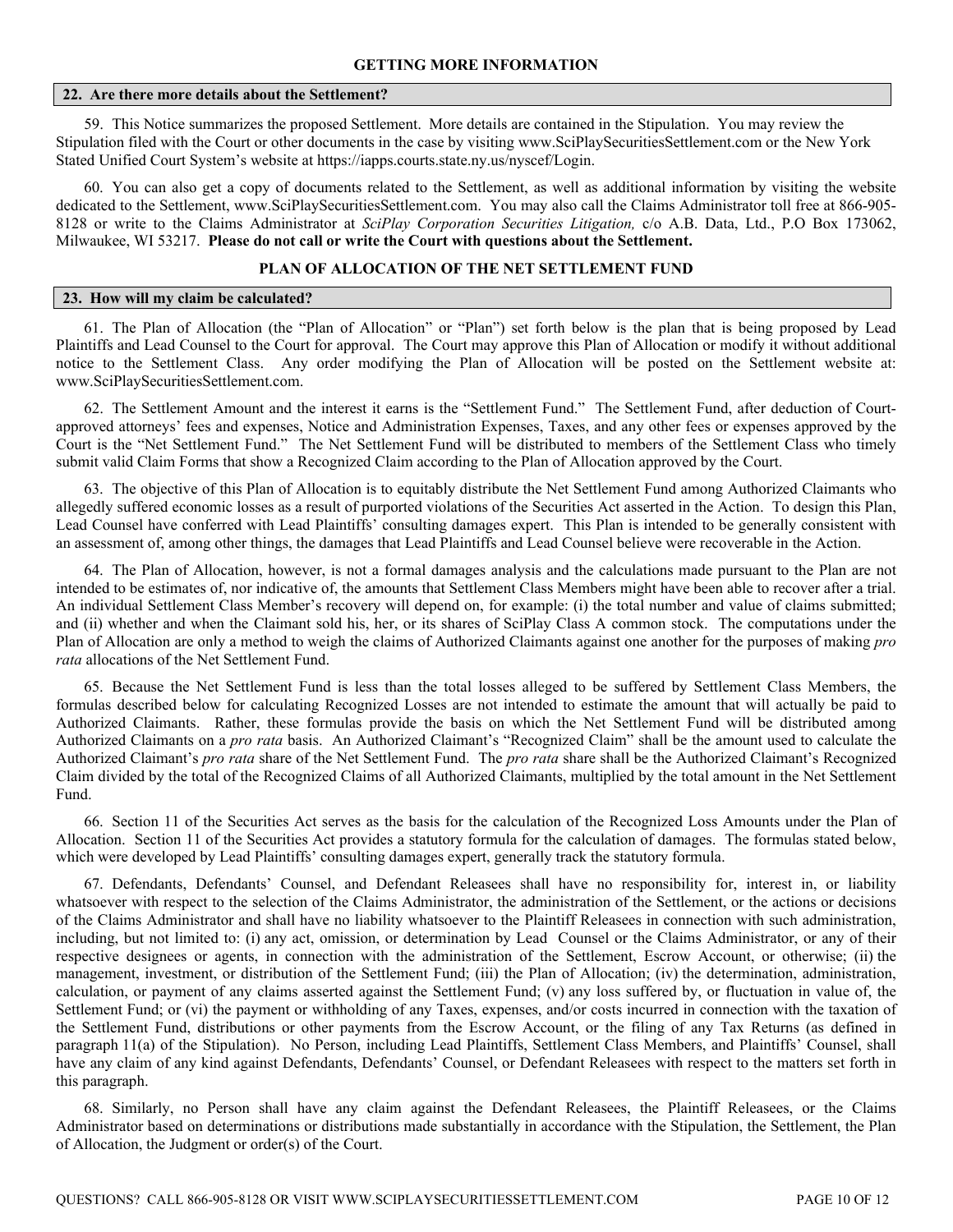## **CALCULATION OF RECOGNIZED LOSS AMOUNTS**

69. For purposes of determining whether a Claimant has a "Recognized Claim," purchases, acquisitions, and sales of SciPlay Class A common stock will first be matched on a First In/First Out ("FIFO") basis. If a Settlement Class Member has more than one purchase/acquisition or sale of SciPlay Class A common stock, all purchases/acquisitions and sales shall be matched on a FIFO basis. Sales will be matched against purchases/acquisitions in chronological order, beginning with the earliest purchase/acquisition made.

70. A "Recognized Loss Amount" will be calculated as set forth for each purchase of SciPlay Class A common stock during the period from May 3, 2019 through October 14, 2019, inclusive (*i.e.*, the Relevant Period), that is listed in the Claim Form and for which adequate documentation is provided. To the extent that the calculation of a Claimant's Recognized Loss Amount results in a negative number, that number shall be set to zero. The sum of a Claimant's Recognized Loss Amounts will be his, her or its Recognized Claim.

# 71. **For each share of SciPlay Class A common stock purchased or otherwise acquired from May 3, 2019 through and including October 14, 2019, and:**

A. Sold before the opening of trading on October 14, 2019,<sup>3</sup> the Recognized Loss Amount for each such share shall be the purchase/acquisition price (not to exceed the issue price at the offering of \$16.00) *minus* the sale price.

B. Sold after the opening of trading on October 14, 2019, through the close of trading on **July 26, 2021**<sup>4</sup> the Recognized Loss Amount for each such share shall be the purchase/acquisition price (not to exceed the issue price at the offering of \$16.00) *minus* the sale price (not to be less than \$9.61, the closing share price on October 14, 2019).

C. Retained through the close of trading on **July 26, 2021**, the Recognized Loss Amount for each such share shall be the purchase/acquisition price (not to exceed the issue price at the offering of \$16.00) *minus* \$9.61, the closing share price on October 14, 2019.

# **ADDITIONAL PROVISIONS**

72. Purchases or acquisitions and sales of SciPlay Class A publicly traded common stock shall be deemed to have occurred on the "contract" or "trade" date as opposed to the "settlement," "payment," or "sale" date. The receipt or grant by gift, inheritance or operation of law of SciPlay Class A common stock purchased or acquired during the Relevant Period shall not be deemed a purchase, acquisition, or sale of such shares for the calculation of a Claimant's Recognized Claim, nor shall the receipt or grant be deemed an assignment of any claim relating to the purchase/acquisition of such shares unless: (i) the donor or decedent purchased or otherwise acquired such shares during the Relevant Period; (ii) no Claim Form was submitted by or on behalf of the donor, on behalf of the decedent, or by anyone else with respect to such shares; and (iii) it is specifically so provided in the instrument of gift or assignment.

73. The Recognized Loss Amount on a "short sale" that is not covered by a purchase or acquisition is zero.

74. In the event that a Claimant has an opening short position in SciPlay Class A common stock at the start of the Relevant Period, the earliest Relevant Period purchase or acquisition shall be matched against such opening short position in accordance with the FIFO matching described above, and any portion of such purchase or acquisition that covers such short sales will not be entitled to recovery. In the event that a Claimant newly establishes a short position during the Relevant Period, the earliest subsequent Relevant Period purchase or acquisition shall be matched against such short position on a FIFO basis and will not be entitled to a recovery.

75. SciPlay Class A common stock is the only security eligible for recovery under the Plan of Allocation. With respect to SciPlay Class A common stock purchased or sold through the exercise of an option, the purchase/sale date of the SciPlay Class A common stock is the exercise date of the option and the purchase/sale price is the exercise price of the option.

76. The Net Settlement Fund will be allocated among all Authorized Claimants whose prorated payment is \$10.00 or greater. If the prorated payment to any Authorized Claimant calculates to less than \$10.00, it will not be included in the calculation and a distribution will not be made to that Authorized Claimant.

77. Payment according to this Plan of Allocation will be deemed conclusive against all Authorized Claimants. Recognized Claims will be calculated as defined herein by the Claims Administrator and cannot be less than zero.

78. Distributions will be made to eligible Authorized Claimants after all claims have been processed and after the Court has finally approved the Settlement. If there is any balance remaining in the Net Settlement Fund (whether by reason of tax refunds, uncashed checks or otherwise) after at least six (6) months from the date of initial distribution of the Net Settlement Fund, the Claims Administrator shall, if feasible and economical, after payment of Notice and Administration Expenses, Taxes, and attorneys' fees and expenses, if any, redistribute such balance in an equitable and economic fashion among Authorized Claimants who have received distributions from the Net Settlement Fund. Redistributions, after payment of Notice and Administration Expenses, Taxes, and

<sup>&</sup>lt;sup>3</sup> For purposes of the statutory calculations, October 14, 2019, the date of filing of the initial complaint in the Action, is the date of suit.

<sup>&</sup>lt;sup>4</sup> This is the day before the Stipulation was executed.